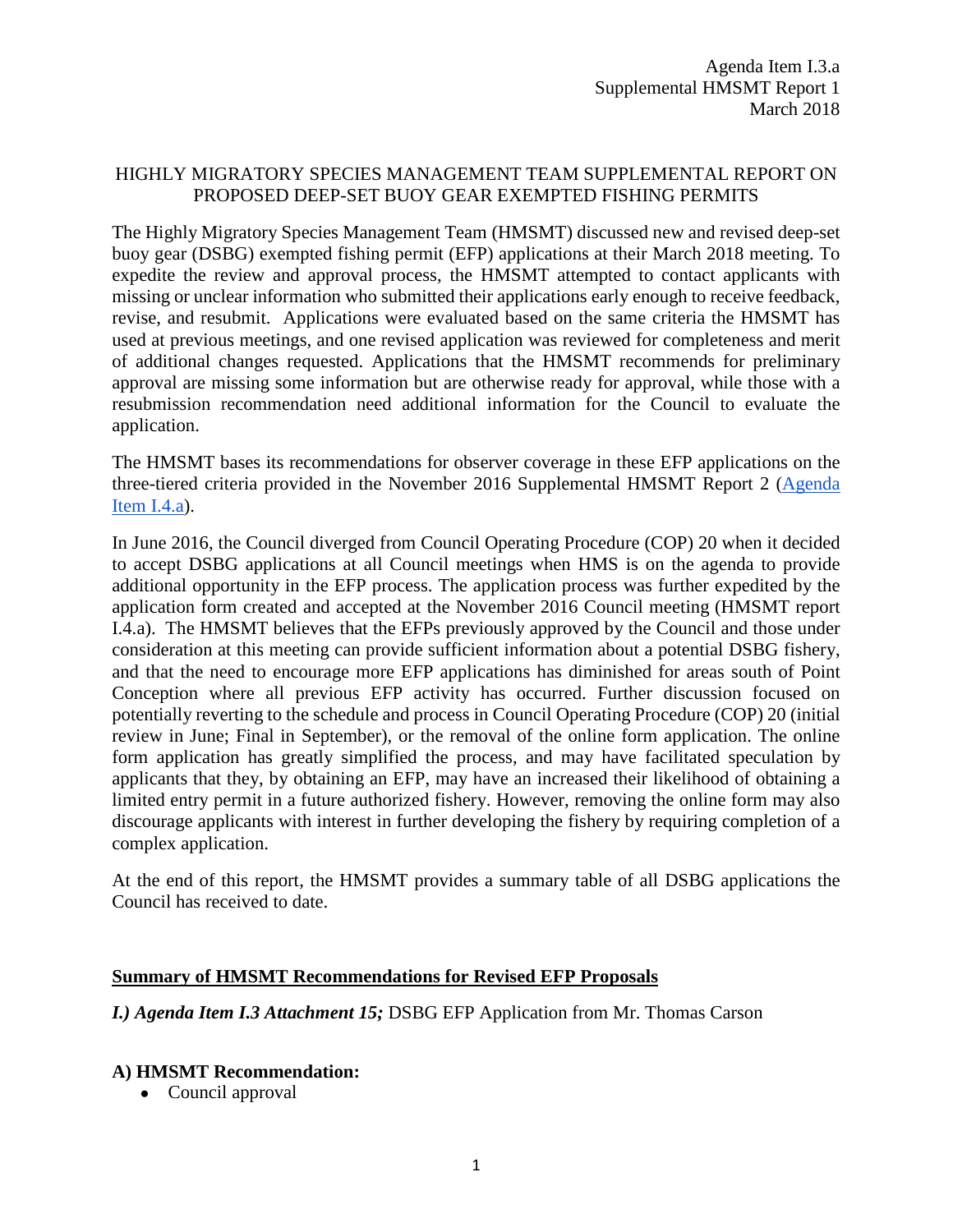- For Standard Buoy Gear (SBG): Level 1 observer coverage for Mr. Carson; Level 2 for Mr. Nathan Perez
- For Linked Buoy Gear (LBG): Level 1 observer coverage for both applicants

## **B) Merits:**

- Aligns with Council goals
- Complete in regard to COP 20
- Both applicants have experience in drift gillnet (DGN) and harpoon swordfish fisheries
- Mr. Perez has experience with DSBG under the Pfleger Institute of Environmental Research (PIER) EFP
- Applicants propose fishing in Central California (CCA) waters

## **C) Suggestions and Comments:**

- The applicant's original EFP application has already been approved by the Council. He seeks to add a second applicant/captain (Mr. Nathan Perez) as well as the LBG configuration.
- The HMSMT recommends that the applicant be able to fish SBG and LBG configurations concurrently, as PIER has indicated that this would allow for the most adaptive approach to DSBG fishing.
- Applicant intends to record interactions with other commercial and recreational vessels which will help in assessing potential gear conflicts in an authorized fishery.
- The HMSMT has determined that the proposal does not include a significant scientific component that warrants SSC review.

# **D) Requested Revisions:**

• None.

# **Summary of HMSMT Recommendations for New EFP Proposals**

## *I.) Agenda Item I.3 Attachment 2;* DSBG EFP application from Mr. Robert Breneman

## **A) HMSMT Recommendation:**

- Council approval
- Level 1 observer coverage

## **B) Merits:**

- Aligns with Council goals
- Complete in regard to COP 20
- Applicant indicates intent to fish both SBG and fixed gear simultaneously
- Applicant does not have DSBG or swordfish experience. EFP will help inform learning curve and success for inexperienced swordfish fishers

## **C) Suggestions and Comments:**

• Applicant indicates intent to fish out of Morro Bay (50 days Southern California Bight [SCB]; 50 days CCA).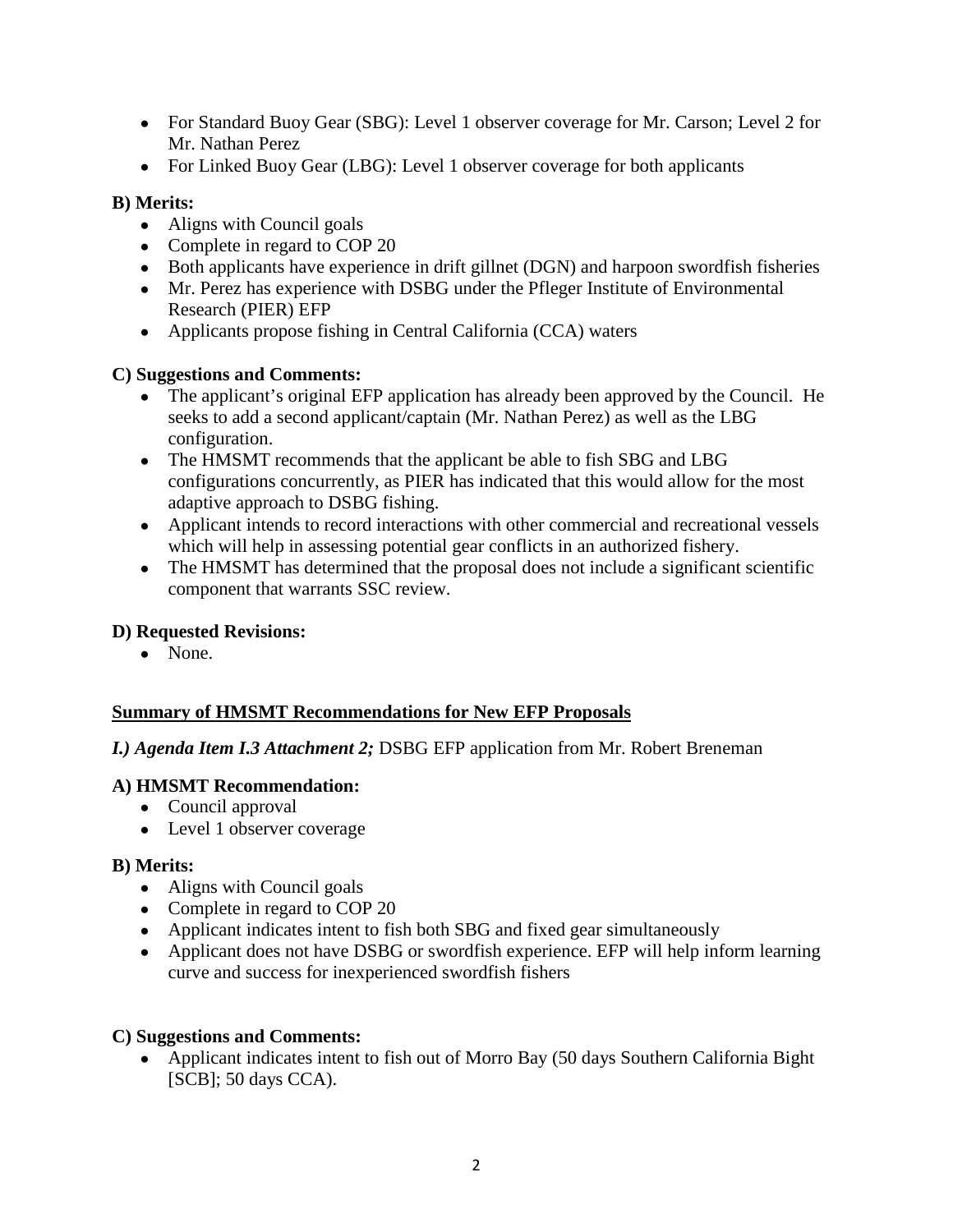- HMSMT received clarification from the applicant that he does understand the observer coverage/cost requirements.
- The HMSMT has determined that the proposal does not include a significant scientific component that warrants SSC review.

# **D) Requested Revisions:**

• None.

# *II.) Agenda Item I.3 Attachment 3;* DSBG EFP application from Mr. Scott Breneman

# **A) HMSMT Recommendation:**

- Council approval
- Level 1 observer coverage

# **B) Merits:**

- Aligns with Council goals
- Complete in regard to COP 20 Applicant indicates intent to fish both SBG and fixed gear simultaneously
- Applicant has harpoon experience

## **C) Suggestions and Comments:**

- Applicant indicates intent to fish out of Morro Bay (50 days SCB; 50 days CCA).
- HMSMT received clarification from the applicant that he does understand the observer coverage/cost requirements.
- The HMSMT has determined that the proposal does not include a significant scientific component that warrants SSC review.

# **D) Requested Revisions:**

• None.

# *III.) Agenda Item I.3 Attachment 4;* DSBG EFP application from Mr. Pietro Buompensiero

# **A) HMSMT Recommendation:**

- Resubmission
- Level 1 observer coverage

## **B) Merits:**

- Aligns with Council goals
- Complete in regard to COP 20
- Applicant has DGN swordfish experience

# **C) Suggestions and Comments:**

- HMSMT attempted to contact the applicant for revision of application prior to the advanced briefing book deadline and did not receive a response.
- Applicant indicates 200 days expected effort in CCA only.
- Applicant includes comment under question 8 (fishing experience) regarding gillnets, but HMSMT unable to decipher full comment.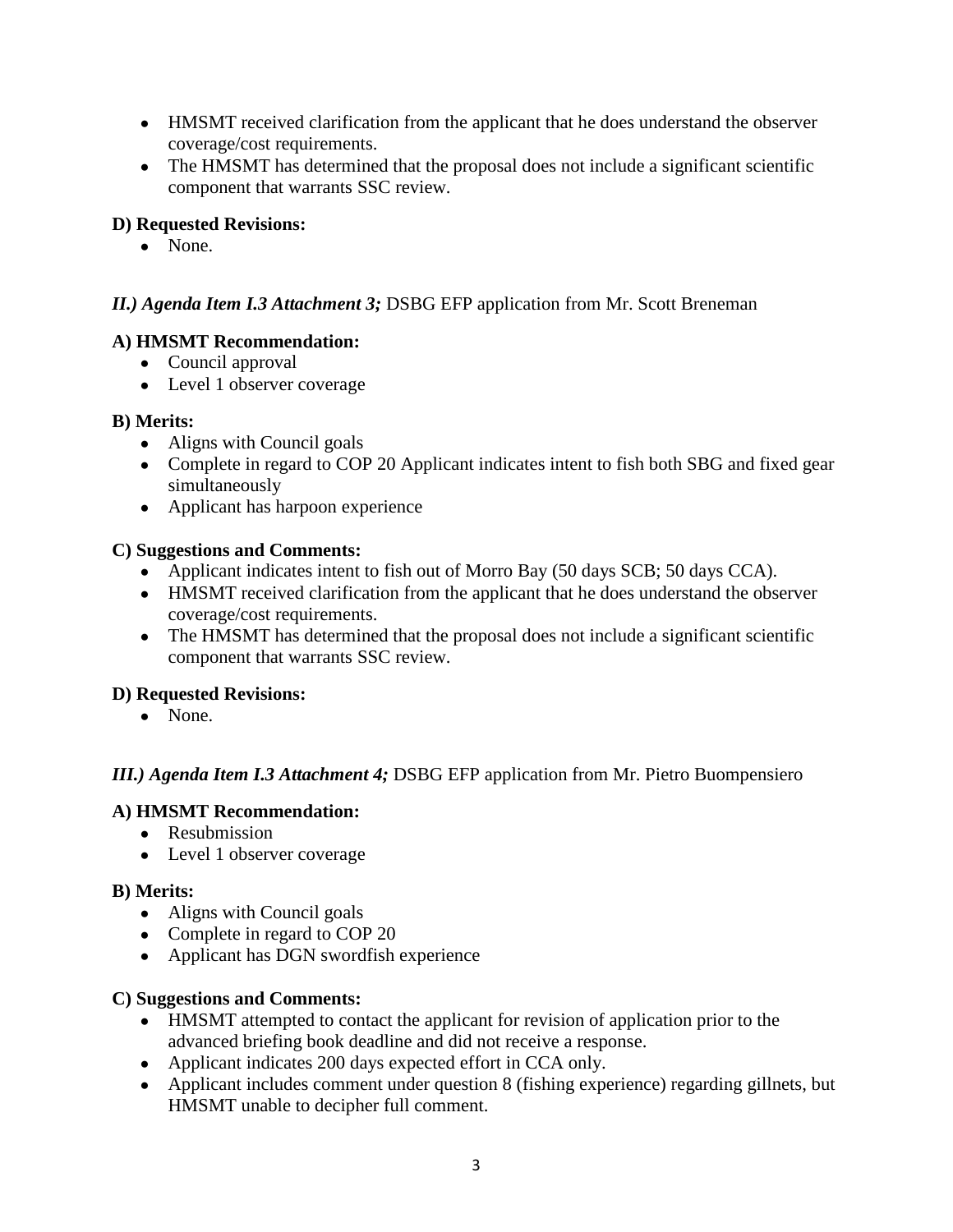• The HMSMT has determined that the proposal does not include a significant scientific component that warrants SSC review.

### **D) Requested Revisions:**

- Answer question 6 (gear configuration).
- Explanation of data gaps for question 9.

### *IV.) Agenda Item I.3 Attachment 5;* DSBG EFP application from Mr. John Dagama

### **A) HMSMT Recommendation:**

- Preliminary approval
- Level 1 observer coverage

### **B) Merits:**

- Aligns with Council goals
- Complete in regard to COP 20
- Applicant has DGN and harpoon experience
- Indicates intent to primarily fish Northern California (NCA) and Oregon (OR)

#### **C) Suggestions and Comments:**

- Indicates 50-100 days in both NCA and OR, as well as SCB and CCA "when available".
- Applicant indicates desire to expand swordfish markets in the Pacific Northwest.
- The HMSMT has determined that the proposal does not include a significant scientific component that warrants SSC review.

#### **D) Requested Revisions:**

• If applicant intends to fish SCB and CCA, provide estimated number of fishing days.

## *V.) Agenda Item I.3 Attachment 6;* DSBG EFP application from Mr. Daniel Fuller

#### **A) HMSMT Recommendation:**

- Council approval
- Level 1 observer coverage

#### **B) Merits:**

- Aligns with Council goals
- Complete in regard to COP 20
- One of the applicants has harpoon experience

#### **C) Suggestions and Comments:**

- Application is for two individuals and one vessel.
- Applicant only indicates effort in SCB.
- Indicates intent to concurrently fish troll and rod and reel gear.
- The HMSMT has determined that the proposal does not include a significant scientific component that warrants SSC review.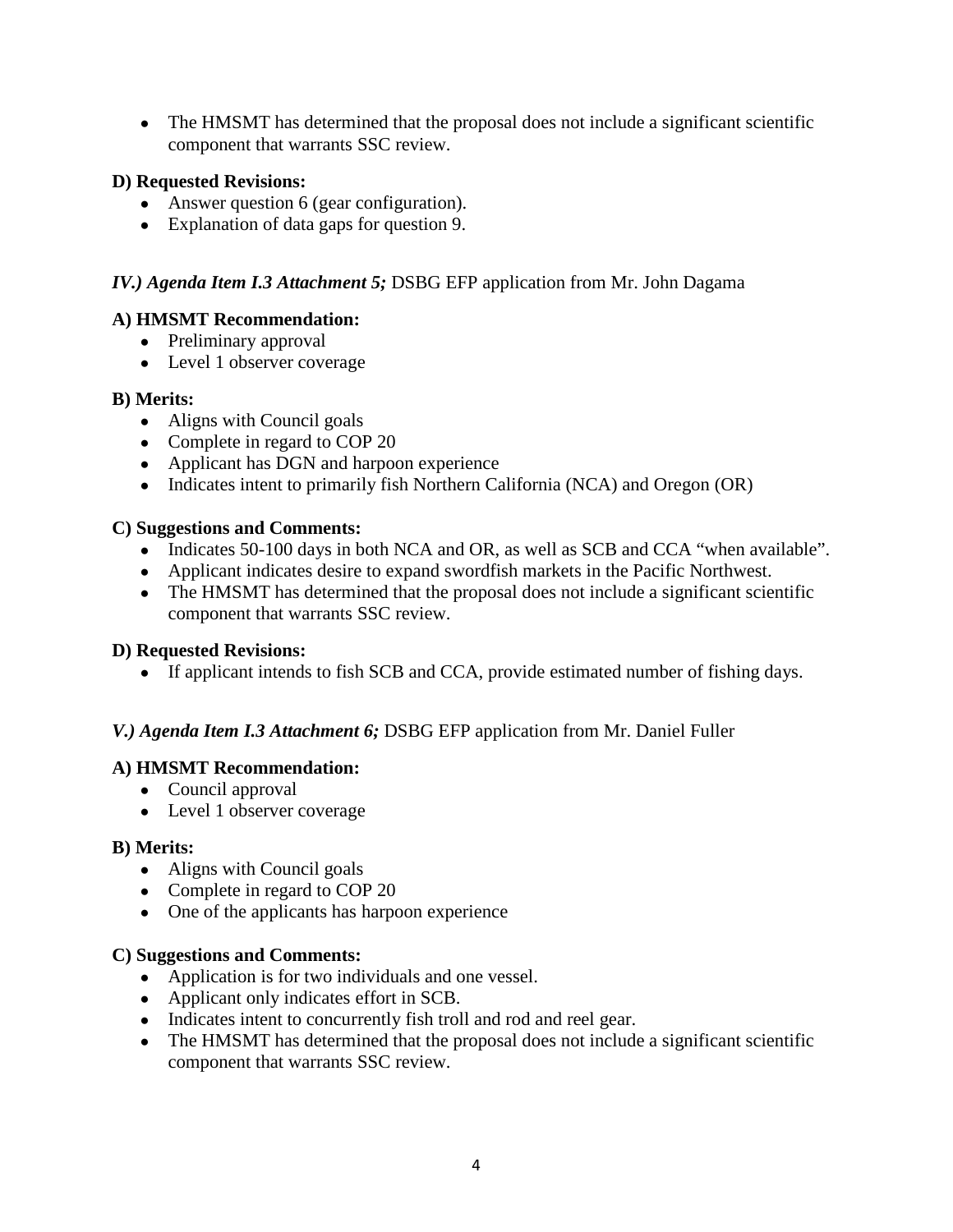## **D) Requested Revisions:**

• None.

### *VI.) Agenda Item I.3 Attachment 7;* DSBG EFP application from Mr. Clint Funderberg

### **A) HMSMT Recommendation:**

- Preliminary approval
- Level 1 observer coverage for SBG; 100% observer coverage for LBG sets

### **B) Merits:**

- Aligns with Council goals
- Complete in regard to COP 20
- Applicant has pelagic longline experience

### **C) Suggestions and Comments:**

- Applicant requests use of both SBG and LBG, with allowance for two sets of LBG (60) total hooks) to be used simultaneously.
- The HMSMT recommends that the applicant be able to fish standard SBG and LBG configurations concurrently, as PIER has indicated that this would allow for the most adaptive approach to DSBG fishing.
- Proposes effort in CCA, NCA, and OR. No effort in SCB.
- Applicant did not check box indicating understanding of observer requirements, but comments that they hope NMFS would cover or assist with costs.
- Approval dependent on applicant confirming understanding that they may be required to cover observer costs (question 10).
- The HMSMT has determined that the proposal does not include a significant scientific component that warrants SSC review.

#### **D) Requested Revisions:**

• Provide NMFS with understanding of observer coverage requirement (question 10).

## *VII.) Agenda Item I.3 Attachment 8;* DSBG EFP application from Mr. David Hatto

#### **A) HMSMT Recommendation:**

- Resubmission
- Level 1 observer coverage

#### **B) Merits:**

- Aligns with Council goals
- Complete in regard to COP 20
- Applicant has over 50 years of fishing experience

#### **C) Suggestions and Comments:**

• Applicant indicates that they are not able to cover costs of observer coverage. Applicant needs to acknowledge that observer coverage is a requirement and costs may not be covered by NMFS.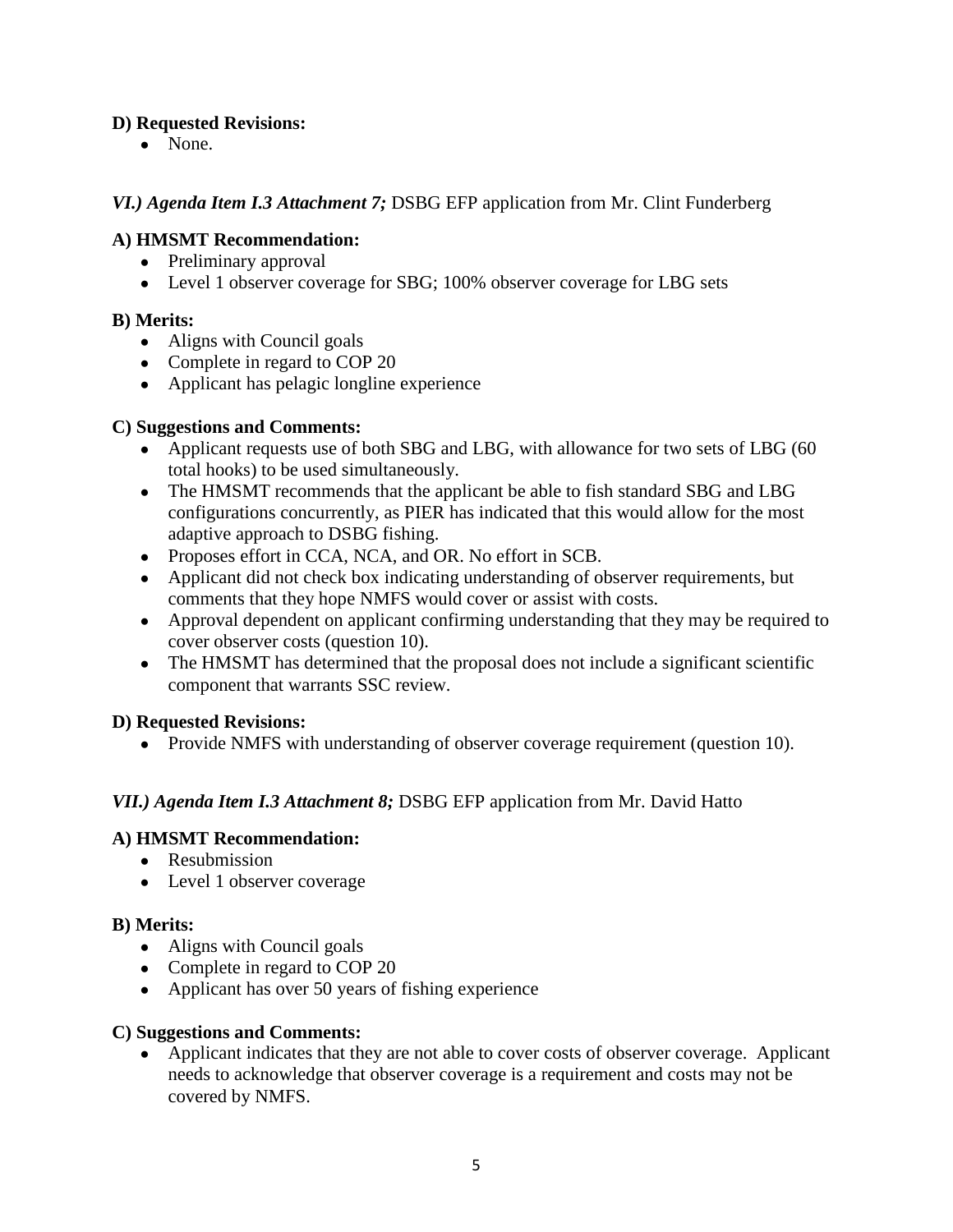- Applicant proposes only fishing in Southern California.
- Applicant indicates 13 years of DSBG fishing.
- The HMSMT has determined that the proposal does not include a significant scientific component that warrants SSC review.

## **D) Requested Revisions:**

- Clarify fishing experience in question 2.
- Answer question 6 (gear configuration).
- Answer question 8 (specify days estimated fishing effort).
- Answer question 9 (data gaps).
- Check box for question 10 (willingness to cover observer costs).

## *VIII.) Agenda Item I.3 Attachment 9;* DSBG EFP application from Mr. Ben Hyman

## **A) HMSMT Recommendation:**

- Preliminary approval
- Level 1 observer coverage

## **B) Merits:**

- Aligns with Council goals
- Complete in regard to COP 20
- Applicant proposes fishing fixed longline gear concurrently

### **C) Suggestions and Comments:**

- Applicant did not check box indicating understanding of observer requirements, but comments that they hope NMFS would cover or assist with costs.
- Approval dependent on applicant confirming understanding that they may be required to cover observer costs (question 10).
- The HMSMT has determined that the proposal does not include a significant scientific component that warrants SSC review.

#### **D) Requested Revisions:**

• Provide NMFS with understanding of observer coverage requirement (question 10).

## *IX.) Agenda Item I.3 Attachment 10; DSBG EFP application from Mr. Tyler Scarbrough*

## **A) HMSMT Recommendation:**

- Council approval
- Level 1 observer coverage

#### **B) Merits:**

- Aligns with Council goals
- Complete in regard to COP 20
- Applicant has no commercial fishing experience, which would provide insight into the feasibility of the fishery expanding to new/unexperienced fishermen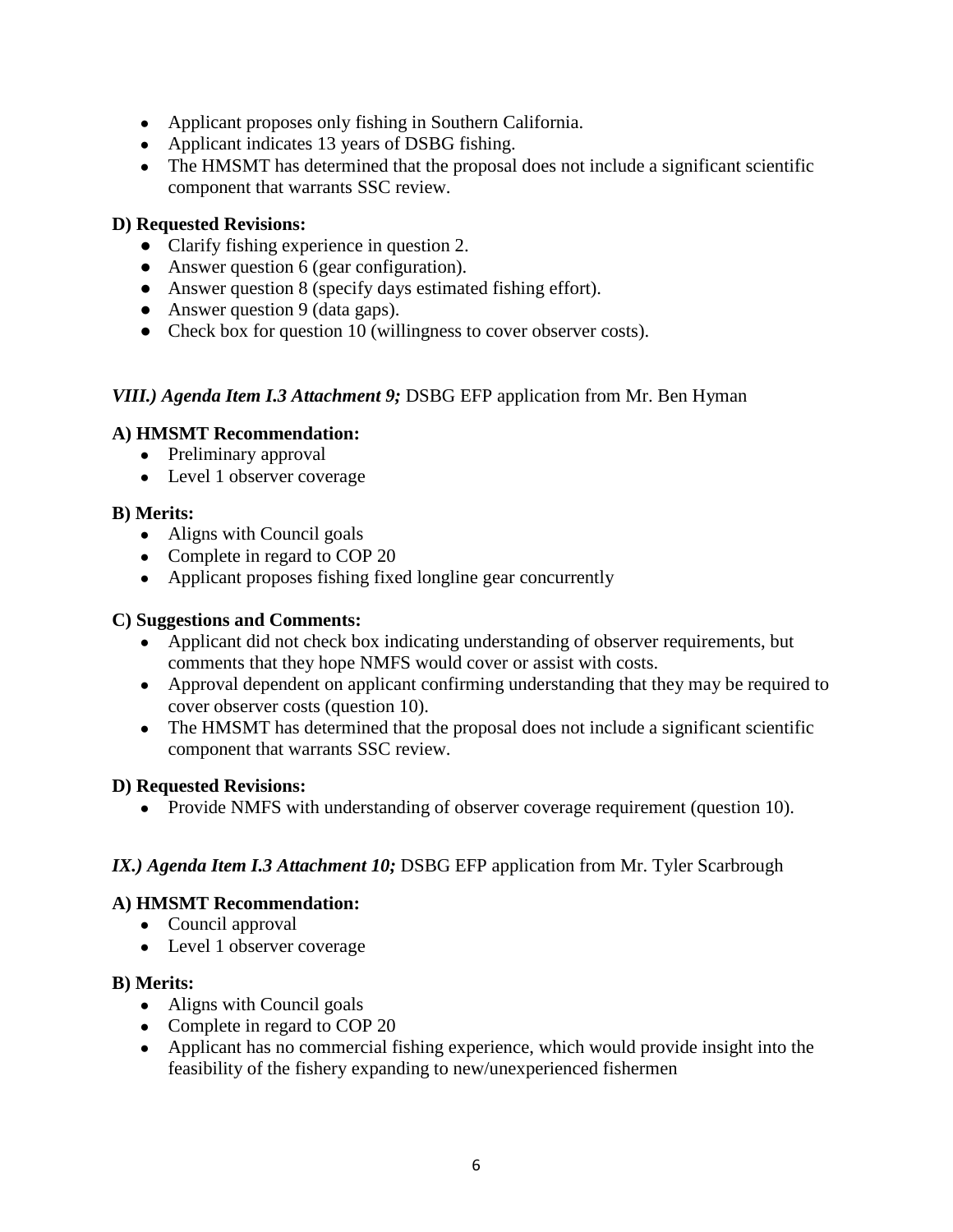### **C) Suggestions and Comments:**

- Applicant has no commercial fishing experience; two years as crew on a CPFV.
- Unclear if applicant has a vessel.
- Indicates 30 days estimated effort in SCB and 10 in CCA.
- The HMSMT has determined that the proposal does not include a significant scientific component that warrants SSC review.

### **D) Requested Revisions:**

● None.

### *X.) Agenda Item I.3 Attachment 11;* DSBG EFP application from Mr. Greg Surgener

#### **A) HMSMT Recommendation:**

- Council approval
- Level 1 observer coverage

#### **B) Merits:**

- Aligns with Council goals
- Complete in regard to COP 20
- Applicant has DGN and harpoon crew experience

#### **C) Suggestions and Comments:**

- Indicates 50-100 days estimated effort in SCB, CCA, NCA, and OR.
- The HMSMT has determined that the proposal does not include a significant scientific component that warrants SSC review.

#### **D) Requested Revisions:**

● None.

#### *XI.) Agenda Item I.3 Attachment 12;* DSBG EFP application from Mr. William Sutton

#### **A) HMSMT Recommendation:**

- Council approval
- Level 1 observer coverage for LBG; Level 2 observer coverage for SBG sets

#### **B) Merits:**

- Aligns with Council goals
- Complete in regard to COP 20
- Applicant has DGN and DSBG experience under the PIER EFP

#### **C) Suggestions and Comments:**

- Indicates 50 days estimated effort in SCB and 30 in CCA.
- The HMSMT recommends that the applicant be able to fish standard SBG and LBG configurations concurrently, as PIER has indicated that this would allow for the most adaptive approach to DSBG fishing.
- Applicant has over 100 sets of DSBG experience in the SCB.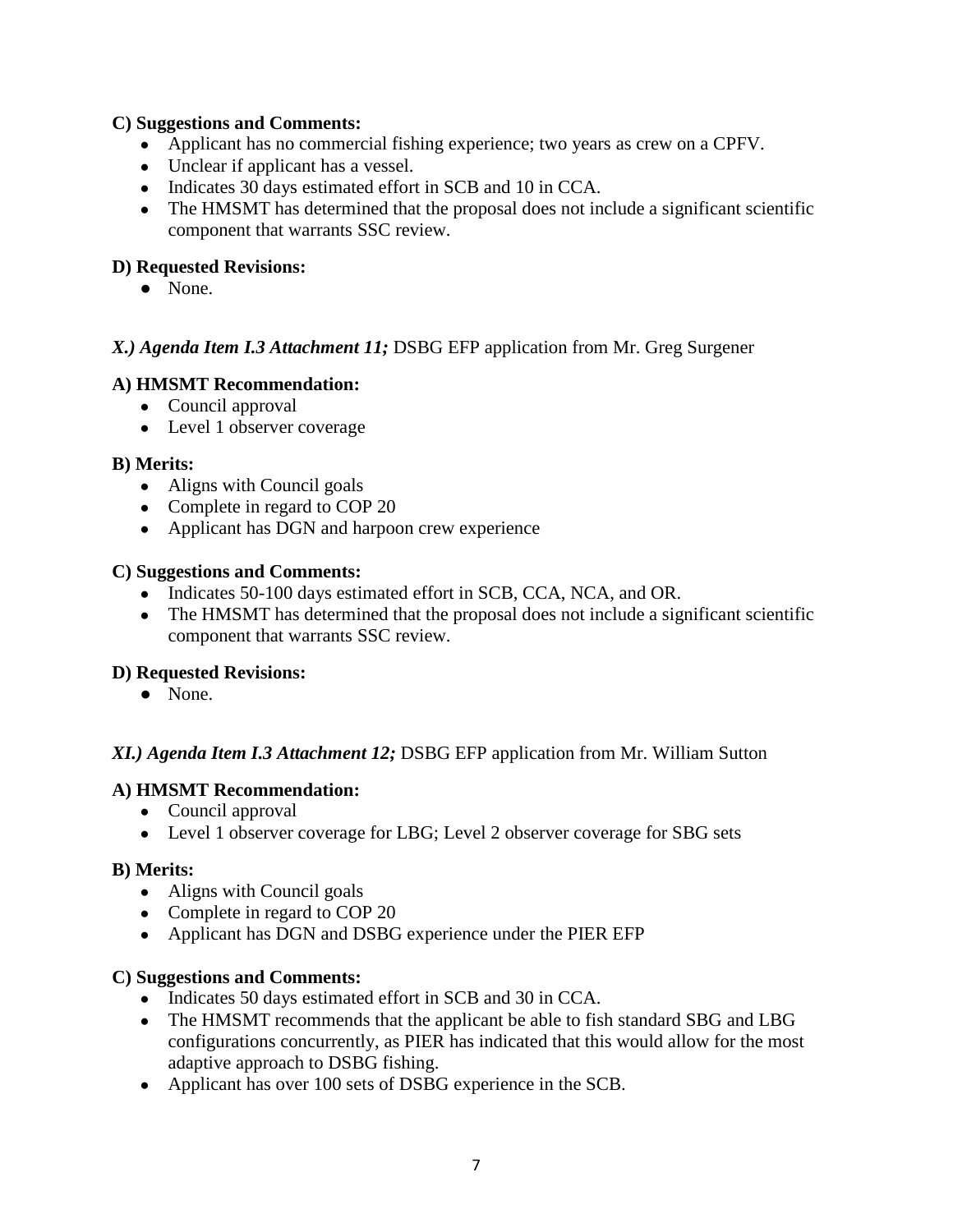• The HMSMT has determined that the proposal does not include a significant scientific component that warrants SSC review.

## **D) Requested Revisions:**

● None.

# *XII.) Agenda Item I.3 Attachment 13;* DSBG EFP application from Mr. Matt White

# **A) HMSMT Recommendation:**

- Council approval
- Level 1 observer coverage

## **B) Merits:**

- Aligns with Council goals
- Complete in regard to COP 20
- Applicant has harpoon experience

## **C) Suggestions and Comments:**

- Indicates 100+ days estimated effort in SCB.
- Applicant proposes to fish troll gear concurrently.
- The HMSMT has determined that the proposal does not include a significant scientific component that warrants SSC review.

## **D) Requested Revisions:**

● None.

## *XIII.) Agenda Item I.3 Attachment 14;* DSBG EFP application from Mr. Thomas Wright

## **A) HMSMT Recommendation:**

- Council approval
- Level 1 observer coverage

## **B) Merits:**

- Aligns with Council goals
- Complete in regard to COP 20
- Applicant has DGN, pelagic longline, and harpoon experience

## **C) Suggestions and Comments:**

- Indicates 50 days estimated effort in SCB, 20 in CCA, 20 in NCA and 20 in OR.
- The HMSMT has determined that the proposal does not include a significant scientific component that warrants SSC review.

## **D) Requested Revisions:**

● None.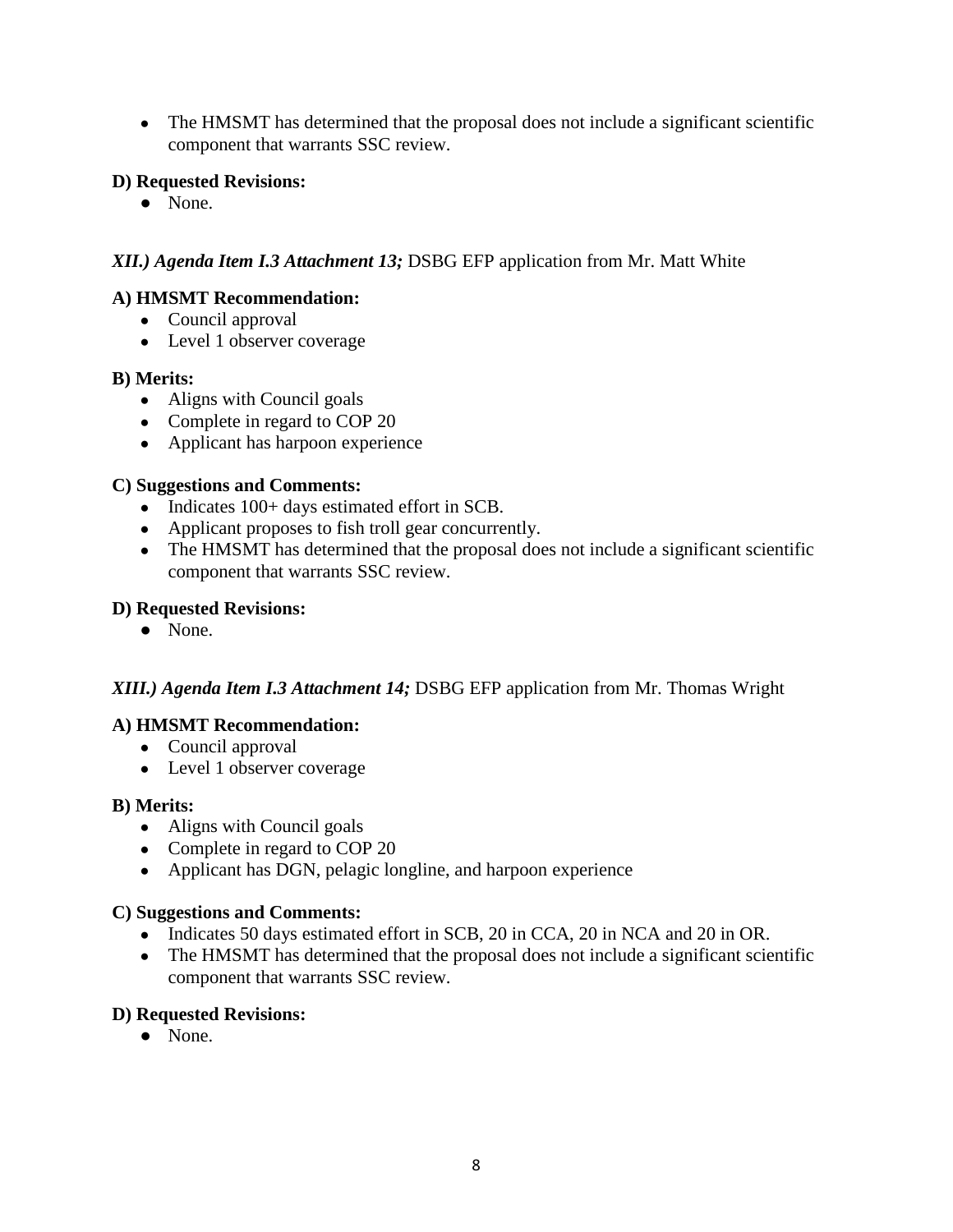# **HMSMT Recommendation Summary**

| <b>Applicant</b>  | Team<br><b>Recommendation</b> | <b>Observer</b><br>Coverage | <b>Requested Revisions</b>                 |  |  |  |
|-------------------|-------------------------------|-----------------------------|--------------------------------------------|--|--|--|
| Carson (revision) | Approval                      | Level 1/Level 2             | None                                       |  |  |  |
| Breneman, R.      | Approval                      | Level 1                     | None                                       |  |  |  |
| Breneman, S.      | Approval                      | Level 1                     | None                                       |  |  |  |
| Buompensiero      | Resubmission                  | Level 1                     | Complete questions #6 & #9                 |  |  |  |
| Dagama            | <b>Preliminary Approval</b>   | Level 1                     | Estimated fishing days in SCB & CCA        |  |  |  |
| <b>Fuller</b>     | Approval                      | Level 1                     | None                                       |  |  |  |
| Funderberg        | <b>Preliminary Approval</b>   | Level 1/Level 2*            | Complete question #10                      |  |  |  |
| Hatto             | Resubmission                  | Level 1                     | Complete questions #2, #6, #8, #9 &<br>#10 |  |  |  |
| Hyman             | <b>Preliminary Approval</b>   | Level 1                     | Complete question #10                      |  |  |  |
| Scarbrough        | Approval                      | Level 1                     | None                                       |  |  |  |
| Surgener          | Approval                      | Level 1                     | None                                       |  |  |  |
| <b>Sutton</b>     | Approval                      | Level 1/Level 2*            | None                                       |  |  |  |
| White             | Approval                      | Level 1                     | None                                       |  |  |  |
| Wright            | Approval                      | Level 1                     | None                                       |  |  |  |

\*Level 1 observer coverage for effort utilizing one set of LBG or mixed set of both configurations; Level 2 observer coverage for effort utilizing only one set of SBG; 100% observer coverage for all effort utilizing multiple sets of DSBG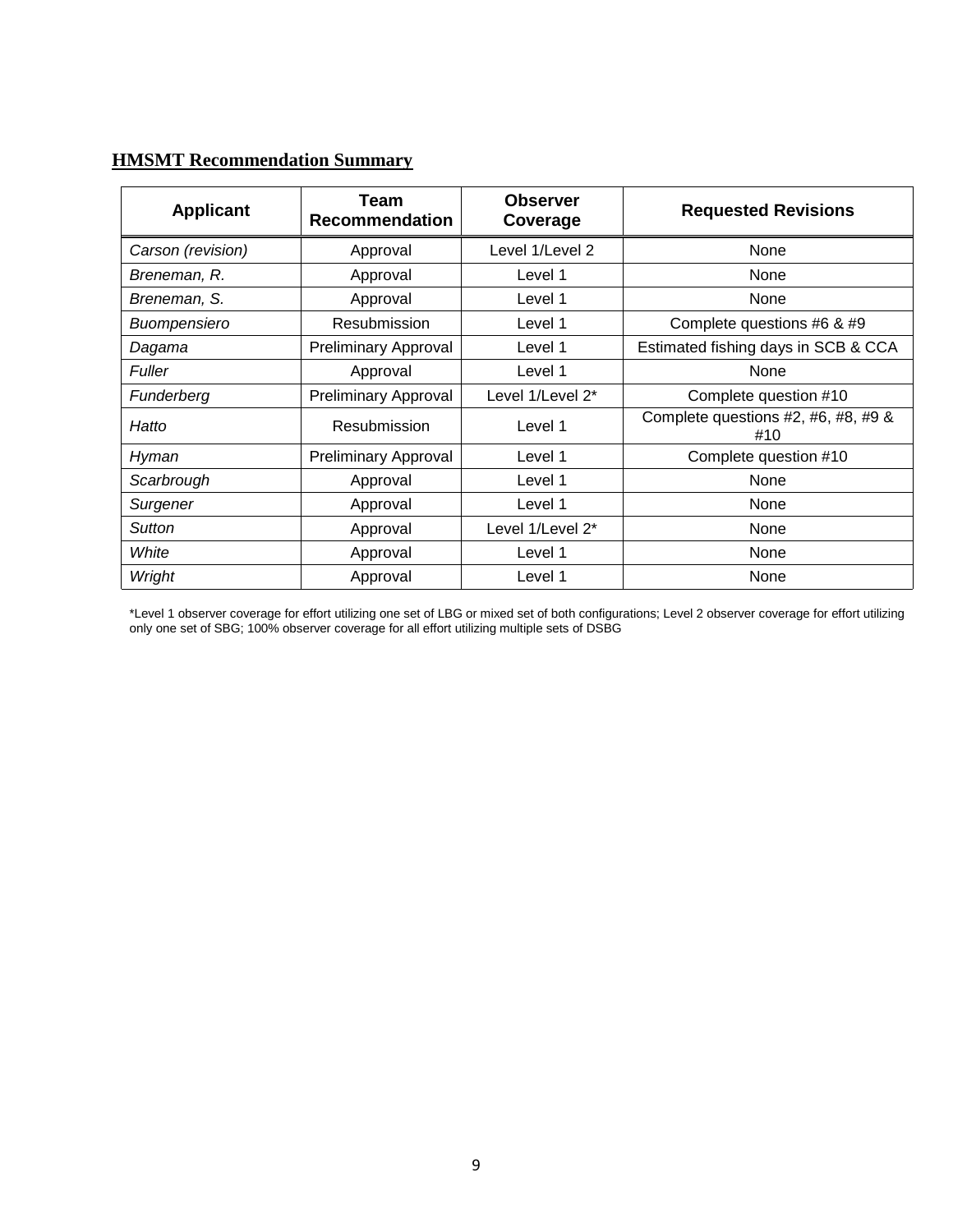| <b>Applicant</b>           | <b>Applicant</b>  | <b>Application</b><br><b>Date</b> | <b>Application</b><br>Version | <b>Status</b> | <b>Number</b><br>of Vessels | <b>SBG</b>     | <b>LBG</b>         | <b>SCB</b>               | <b>CCA</b>               | <b>NCA</b>               | <b>OR</b>                | <b>Notes</b>  |
|----------------------------|-------------------|-----------------------------------|-------------------------------|---------------|-----------------------------|----------------|--------------------|--------------------------|--------------------------|--------------------------|--------------------------|---------------|
| Scott Breneman             |                   | March 2018                        | Original                      | Applied       | $\mathbf{1}$                | X              |                    | 50                       | 50                       | $\overline{\phantom{a}}$ |                          |               |
| Robert Breneman            |                   | March 2018                        | Original                      | Applied       | $\mathbf{1}$                | X              |                    | 50                       | 50                       | $\overline{\phantom{a}}$ | $\overline{\phantom{a}}$ |               |
| Pietro Buompensiero        |                   | March 2018                        | Original                      | Applied       | $\mathbf{1}$                | P.             | $\overline{?}$     | $\overline{\phantom{a}}$ | 200                      | $\overline{a}$           |                          |               |
| Josh Dagama                |                   | <b>March 2018</b>                 | Original                      | Applied       | $\mathbf{1}$                | X              |                    | P                        | P                        | $50-$<br>100             | $50-$<br>100             |               |
| <b>Daniel Fuller</b>       | William<br>Fuller | March 2018                        | Original                      | Applied       | $\mathbf{1}$                | X              |                    | 50                       |                          |                          |                          |               |
| <b>Clint Fundenberg</b>    |                   | <b>March 2018</b>                 | Original                      | Applied       | $\mathbf{1}$                | Χ              | X                  | $\overline{\phantom{a}}$ | 60-<br>90                | $60-$<br>90              | 60-<br>90                | 2 sets of LBG |
| David Hatto                |                   | March 2018                        | Original                      | Applied       | $\mathbf{1}$                | P              | P                  | P                        | $\blacksquare$           | $\overline{\phantom{a}}$ | $\overline{\phantom{0}}$ |               |
| Ben Hyman                  |                   | <b>March 2018</b>                 | Original                      | Applied       | $\mathbf{1}$                | P              | $\overline{?}$     | $50-$<br>100             | $\overline{\phantom{a}}$ |                          |                          |               |
| <b>Tyler Scarbrough</b>    |                   | March 2018                        | Original                      | Applied       | $\mathbf{1}$                | $\pmb{\times}$ |                    | 30                       | 10                       | $\overline{\phantom{a}}$ |                          |               |
| <b>Greg Sugener</b>        |                   | <b>March 2018</b>                 | Original                      | Applied       | $\mathbf{1}$                | X              |                    | $50-$<br>100             | $50-$<br>100             | $50-$<br>100             | $50-$<br>100             |               |
| <b>William Sutton</b>      |                   | <b>March 2018</b>                 | Original                      | Applied       | $\mathbf{1}$                | Χ              | $\pmb{\mathsf{X}}$ | 50                       | 30                       | $\frac{1}{2}$            | $\overline{\phantom{a}}$ |               |
| Matt White                 |                   | March 2018                        | Original                      | Applied       | $\mathbf{1}$                | Χ              |                    | $100+$                   | $\blacksquare$           | $\overline{\phantom{a}}$ |                          |               |
| Thomas Wright              |                   | March 2018                        | Original                      | Applied       | $\mathbf{1}$                | Χ              |                    | 50                       | 20                       | 20                       | 20                       |               |
| <b>Thomas Carson</b>       | Nathan<br>Perez   | March 2018                        | Revised                       | Applied       | $\mathbf{1}$                | Χ              | X                  | 180                      | 90                       | $\overline{\phantom{a}}$ |                          |               |
| <b>Stephen Mintz</b>       |                   | Nov 2017                          | Revised 2                     | Approved      | $\mathbf{1}$                | Χ              | $\pmb{\times}$     |                          | 20-60                    |                          |                          |               |
| Donald Brockman            |                   | Nov 2017                          | Original                      | Revising      | $\mathbf{1}$                | X              |                    | 100                      | 30                       | $\overline{\phantom{a}}$ | $\overline{a}$           |               |
| <b>Christopher Ekstrom</b> |                   | Nov 2017                          | Original                      | Revising      | $\mathbf{1}$                | X              |                    | 100                      | $\overline{\phantom{a}}$ | $\overline{a}$           |                          |               |
| Stephen Greyshock          |                   | Nov 2017                          | Original                      | Revising      | $\mathbf{1}$                | $\mathsf{x}$   |                    | 30-90                    | 30                       | 30                       |                          |               |
| <b>Applicant</b>           | <b>Applicant</b>  | <b>Application</b><br><b>Date</b> | <b>Application</b><br>Version | <b>Status</b> | <b>Number</b><br>of Vessels | <b>SBG</b>     | <b>LBG</b>         | <b>SCB</b>               | <b>CCA</b>               | <b>NCA</b>               | <b>OR</b>                | <b>Notes</b>  |
| John Foster                |                   | Nov 2017                          | Revised                       | Approved      | $\mathbf{1}$                | X              | X                  | 40                       | 100                      | $\overline{\phantom{a}}$ | $\overline{\phantom{a}}$ |               |
| <b>Bob Ball</b>            |                   | Sept 2017                         | Resubmitted                   | Approved      | $\mathbf{1}$                | Χ              |                    | 60-90                    | $\blacksquare$           | $\overline{\phantom{a}}$ | $\overline{\phantom{a}}$ |               |
| Aleksandr Lutoshkin        |                   | Sept 2017                         | Resubmitted                   | Approved      | $\mathbf{1}$                | Χ              |                    | 150                      |                          |                          | $\overline{\phantom{a}}$ |               |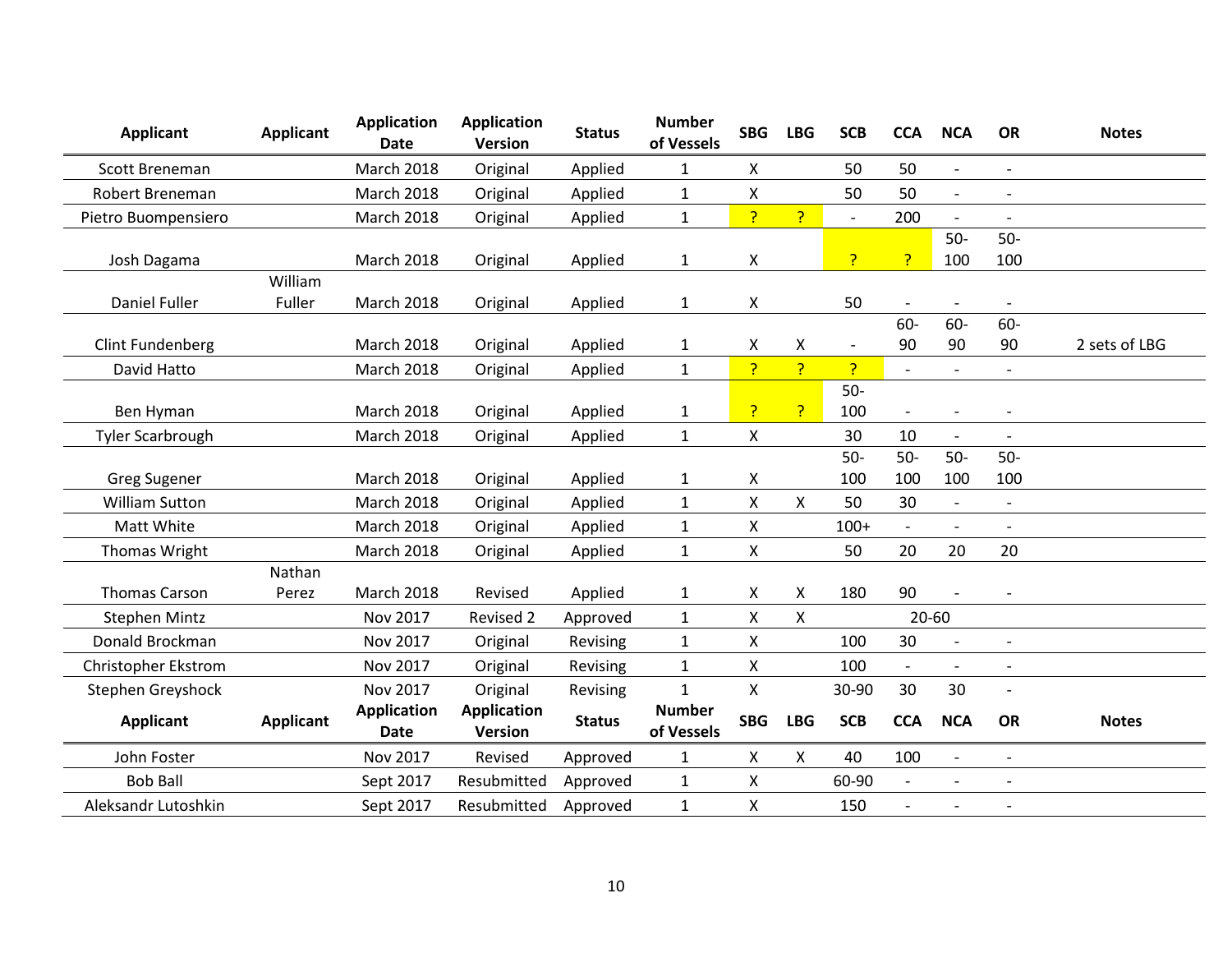| Ramunas Rynkevic        |                  | Sept 2017                         | Resubmitted                          | Approved      | ?                           | X                  |            | 150                      | $\blacksquare$           | $\overline{\phantom{a}}$ |                          |                        |
|-------------------------|------------------|-----------------------------------|--------------------------------------|---------------|-----------------------------|--------------------|------------|--------------------------|--------------------------|--------------------------|--------------------------|------------------------|
| Tetyana Sokolova        |                  | Sept 2017                         | Resubmitted                          | Approved      | $\mathbf{1}$                | $\pmb{\mathsf{X}}$ |            | 100                      |                          | $\overline{\phantom{a}}$ | $\overline{\phantom{0}}$ |                        |
| <b>Ron Ellis</b>        |                  | Sept 2017                         | Original                             | Approved      | $\mathbf{1}$                | X                  |            | $30 - 60$                | $5 - 10$                 | $\overline{a}$           |                          |                        |
|                         | Frank            |                                   |                                      |               |                             |                    |            |                          |                          |                          |                          |                        |
| John Hall               | Crivello III     | Sept 2017                         | Original                             | Approved      | $\mathbf{2}$                | X                  | X          | $\sim$                   | 60                       | 60                       | 60                       | per vessel, 2 sets LBG |
|                         |                  |                                   |                                      |               |                             |                    |            |                          | $20 -$                   | $20 -$                   |                          |                        |
| Joshua Porter           |                  | Sept 2017                         | Original                             | Approved      | 1                           | X                  |            | 20-30                    | 30                       | 30                       | 90                       |                        |
|                         |                  |                                   |                                      |               |                             |                    |            |                          | $20 -$                   | $20 -$                   |                          | *wants to fish 2       |
| Justin Porter           |                  | Sept 2017                         | Original                             | Approved      | $2*$                        | X                  |            | 20-30                    | 30                       | 30                       | 90                       | vessels himself        |
| Andrew Rasmussen        |                  | Sept 2017                         | Original                             | Approved      | $\mathbf{1}$                | X                  |            | 60                       |                          | $\overline{a}$           |                          |                        |
| Alexander Sidenko       |                  | Sept 2017                         | Original                             | Approved      | $\mathbf{1}$                | $\pmb{\mathsf{X}}$ |            | ?                        | ?                        | P                        | P                        |                        |
|                         |                  |                                   |                                      |               |                             |                    |            |                          |                          |                          |                          | *wants to fish 2       |
| Michael Smith           |                  | Sept 2017                         | Original                             | Approved      | $2*$                        |                    | X          | 60                       | 30                       | 20                       | 20                       | vessels himself        |
| Mark Tafoya             |                  | Sept 2017                         | Original                             | Approved      | ?                           | X                  |            | $\overline{\phantom{a}}$ | 20                       | 20                       | 20                       |                        |
|                         | David            |                                   |                                      |               |                             |                    |            |                          |                          |                          |                          |                        |
| Arthur Lorton           | Haworth          | <b>June 2017</b>                  | Revised                              | Approved      | 3                           | X                  | X          | 150                      | 75                       | 75                       | 75                       |                        |
| John Ford               |                  | <b>June 2017</b>                  | Original                             | Approved      | $\mathbf{1}$                | X                  |            | 120                      | 90                       | 30                       | 20                       |                        |
| <b>Michael Graves</b>   |                  | <b>June 2017</b>                  | Original                             | Approved      | $\mathbf{1}$                | $\pmb{\mathsf{X}}$ |            | 25                       | 100                      | $\overline{\phantom{a}}$ |                          |                        |
| Raymond Kennedy         |                  | <b>June 2017</b>                  | Original                             | Approved      | $\mathbf{1}$                | X                  |            | 45                       | 15                       | $\overline{\phantom{a}}$ |                          |                        |
| Lance Maassen           |                  | <b>June 2017</b>                  | Original                             | Revising      | $\mathbf{1}$                | $\pmb{\mathsf{X}}$ |            | 85%                      | 15%                      | $\overline{\phantom{a}}$ |                          |                        |
| Steve Masuda            |                  | June 2017                         | Original                             | Revising      | $\mathbf{1}$                | $\pmb{\mathsf{X}}$ |            | P                        | P                        | P                        | P                        | (sent email for days)  |
| <b>Applicant</b>        | <b>Applicant</b> | <b>Application</b><br><b>Date</b> | <b>Application</b><br><b>Version</b> | <b>Status</b> | <b>Number</b><br>of Vessels | <b>SBG</b>         | <b>LBG</b> | <b>SCB</b>               | <b>CCA</b>               | <b>NCA</b>               | <b>OR</b>                | <b>Notes</b>           |
|                         |                  |                                   |                                      |               |                             |                    |            |                          |                          |                          |                          | *wants to fish 2       |
| Michael McCarthy        |                  | <b>June 2017</b>                  | Original                             | Revising      | $2*$                        | $\pmb{\mathsf{X}}$ |            | 60                       | 60                       | 60                       | 60                       | vessels himself        |
| <b>Michael McCorkle</b> |                  | <b>June 2017</b>                  | Original                             | Approved      | $\mathbf 1$                 | X                  |            | P                        | $\overline{\phantom{a}}$ | $\overline{\phantom{a}}$ |                          |                        |
| <b>Dustin Selck</b>     |                  | <b>June 2017</b>                  | Original                             | Approved      | $\mathbf{1}$                | $\pmb{\mathsf{X}}$ |            | $100+$                   |                          | $\overline{a}$           | $\overline{a}$           |                        |
|                         |                  |                                   |                                      |               |                             |                    |            |                          |                          |                          |                          | *wants to fish 2       |
| Antolii Shvets          |                  | <b>June 2017</b>                  | Original                             | Approved      | $2*$                        | X                  |            | 100                      | $\overline{\phantom{a}}$ | $\overline{\phantom{a}}$ | $\overline{\phantom{a}}$ | vessels himself        |
| Andrii Sidielnikov      |                  | <b>June 2017</b>                  | Original                             | Approved      | $\mathbf{1}$                | $\pmb{\mathsf{X}}$ |            | 100                      |                          | $\overline{a}$           | $\overline{a}$           |                        |
| Paul Spinale            |                  | <b>June 2017</b>                  | Original                             | Approved      | 1                           | X                  |            | 30-50                    |                          | $\overline{a}$           | $\overline{a}$           |                        |